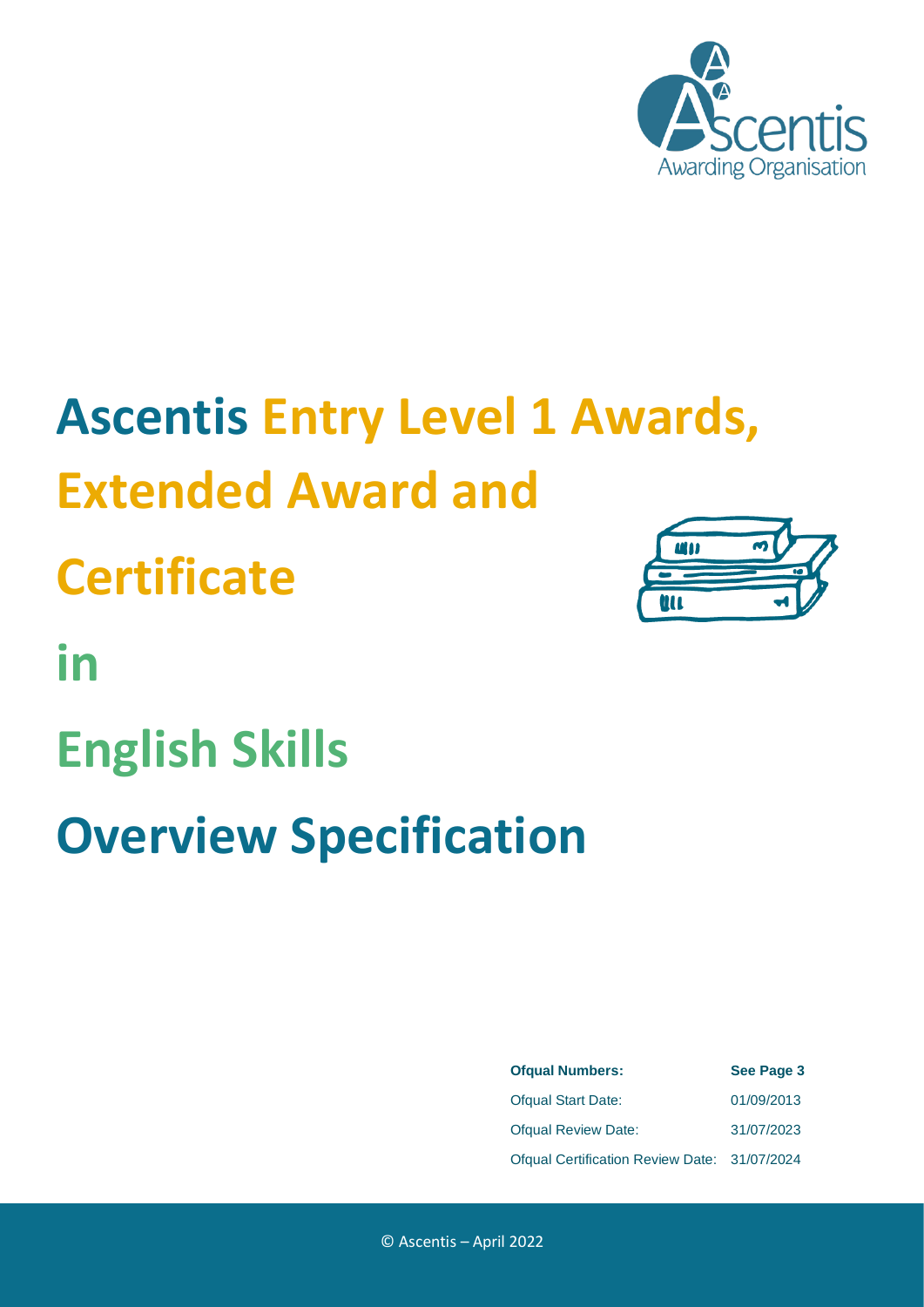# **Qualification Overview**

This Entry 1 suite of Awards in aspects of English is aimed at adults and young people who wish to improve their English. The Awards are intended to aid progression, either to further study through English Functional Skills or GCSE English qualifications. The individual stand-alone units have been mapped to the Adult Literacy Core Curriculum. An Entry 1 Certificate in English Skills is also available. This is suitable for those who wish to improve all aspects of their English.

There are several features of these qualifications that make them very appropriate for their target learners:

- Small Award-sized qualifications are available, as well as unit certificates
- Units are relatively short, each of 20/30 guided learning hours bite-sized learning
- They can be delivered either as classroom-based courses or as a blended learning programme
- They are assessed by completion of Ascentis-designed assessments no portfolio of evidence required
- Verification and certification can be offered throughout the year, allowing maximum flexibility for centres

#### **Aims**

The aims of the suite of qualifications are to enable learners:

- To gain underpinning grammar, punctuation and spelling skills
- To develop their reading and/or writing skills
- To improve their communication skills in speaking, receiving and responding to information
- To prepare for completion of the Functional Skills in English at Entry 2 or Entry 3
- To progress onto the Ascentis Entry 2 Awards in English
- To develop the skills required to move into the world of work or work-based learning

#### **Target Group**

These qualifications are aimed at a range of learners, including:

- Adults who wish to develop and demonstrate their skills in English
- Young people aged 14–19 who wish to develop and demonstrate their skills in some aspects of the English language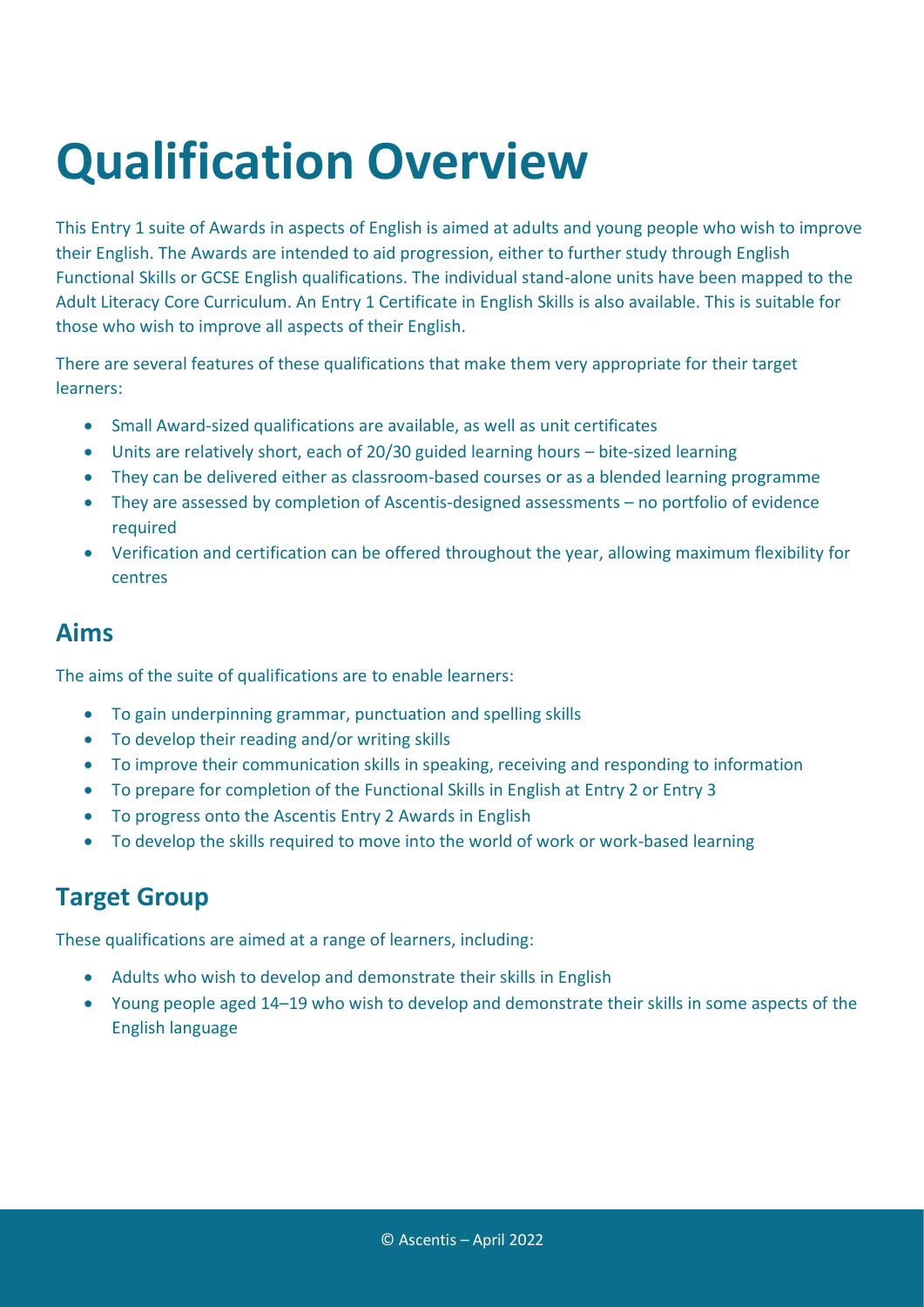### **Regulation Codes**

Ofqual Qualification Numbers:

- Ascentis Entry 1 Award in English Skills: 601/3859/2
- Ascentis Entry 1 Award in English Grammar & Punctuation: 601/2581/0
- Ascentis Entry 1 Award in English Reading: 601/2582/2
- Ascentis Entry 1 Award in English Receiving & Responding to Information: 601/2580/9
- Ascentis Entry 1 Award in English Speaking: 601/2585/8
- Ascentis Entry 1 Award in English Spelling: 601/2578/0
- Ascentis Entry 1 Award in English Writing: 601/2583/4
- Ascentis Entry 1 Certificate in English Skills: 601/2572/X
- Ascentis Entry 1 Extended Award in English Skills: 601/3863/4

#### **Assessment Method**

Each unit is assessed through an assessment to be taken under supervised conditions. Guide times are provided for each assessment. The assessment is internally assessed and verified by the centre and then externally verified by Ascentis.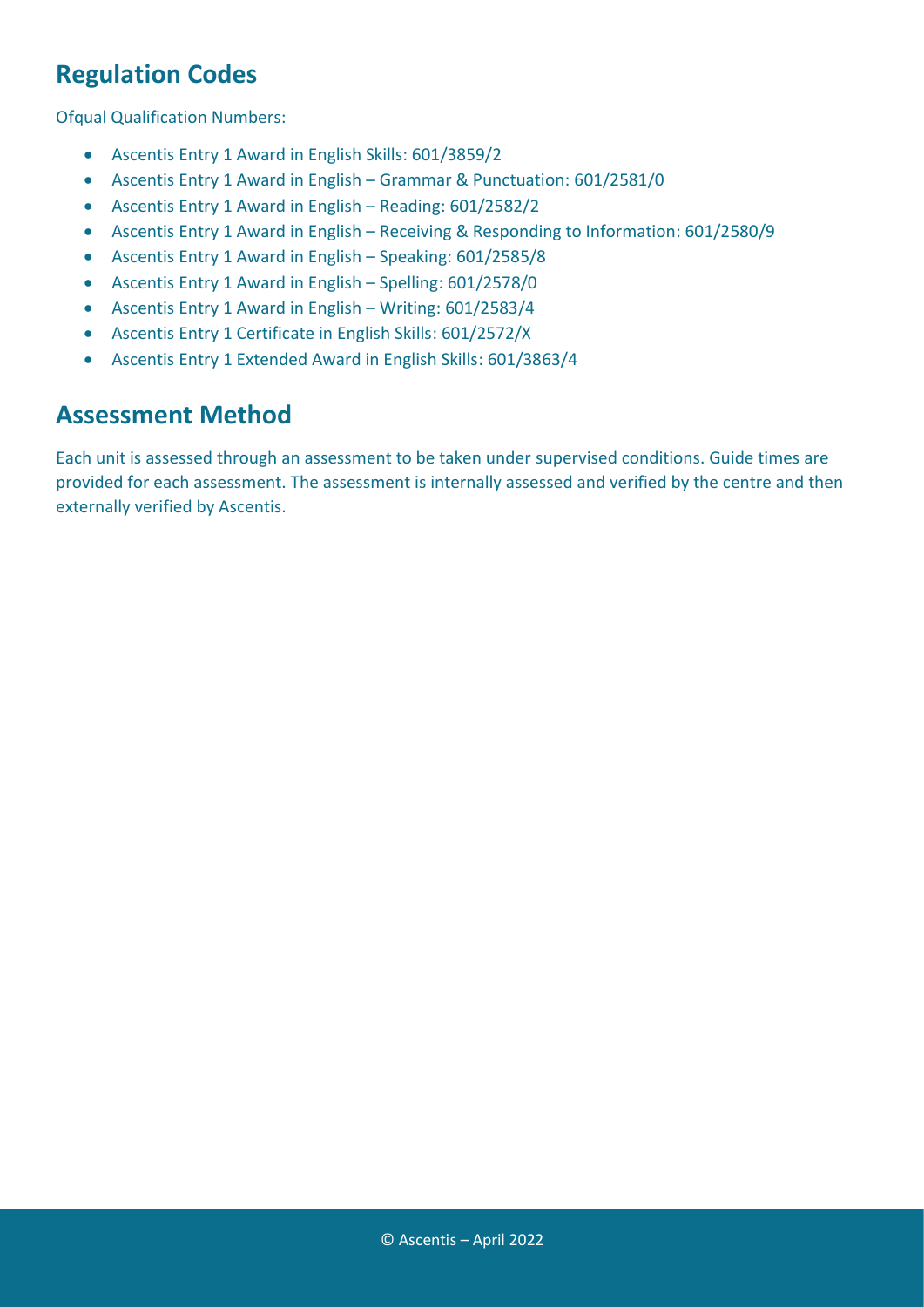# **Rule of Combination**

Learners must complete one unit for each Award in Reading and Writing. Learners may achieve a 4-credit Award or a 6-credit Extended Award by combining any of the units below. Certification is given for achieving a pass in the Ascentis-designed assessments.

Learners who achieve all 14 credits may choose to claim an Entry 1 Certificate in English Skills.

| Ascentis Entry 1 Award in English – Reading |              |                     |            |                 |
|---------------------------------------------|--------------|---------------------|------------|-----------------|
| <b>Title</b>                                | <b>Level</b> | <b>Credit Value</b> | <b>GLH</b> | <b>Unit ref</b> |
| Reading                                     | Entry 1      |                     | 30         | J/505/9618      |

| <b>Ascentis Entry 1 Award in English – Writing 1</b> |              |                     |            |            |
|------------------------------------------------------|--------------|---------------------|------------|------------|
| <b>Title</b>                                         | <b>Level</b> | <b>Credit Value</b> | <b>GLH</b> | Unit ref   |
| <b>Writing</b>                                       | Entry 1      |                     | 30         | F/505/9617 |

| <b>Ascentis Entry 1 Award in English Skills</b>           |              |                     |            |                           |
|-----------------------------------------------------------|--------------|---------------------|------------|---------------------------|
|                                                           |              |                     |            | Minimum credits: 4        |
|                                                           |              |                     |            | <b>Maximum credits: 5</b> |
| Learners may choose 2 optional units from the units below |              |                     |            |                           |
| <b>Title</b>                                              | <b>Level</b> | <b>Credit Value</b> | <b>GLH</b> | <b>Unit ref</b>           |
| <b>Spelling</b>                                           | Entry 1      | 2                   | 20         | F/505/9620                |
| <b>Grammar and Punctuation</b>                            | Entry 1      | 2                   | 20         | J/505/9621                |
| <b>Reading</b>                                            | Entry 1      | 3                   | 30         | J/505/9618                |
| <b>Writing</b>                                            | Entry 1      | 3                   | 30         | F/505/9617                |
| Receiving and Responding to Information                   | Entry 1      | 2                   | 20         | T/505/9808                |
| <b>Speaking</b>                                           | Entry 1      | C.                  | 20         | M/505/8365                |

| <b>Ascentis Entry 1 Extended Award in English Skills</b>  |              |                     |            |                            |
|-----------------------------------------------------------|--------------|---------------------|------------|----------------------------|
|                                                           |              |                     |            | Minimum credits: 6         |
|                                                           |              |                     |            | <b>Maximum credits: 12</b> |
| Learners may choose 3 optional units from the units below |              |                     |            |                            |
| <b>Title</b>                                              | <b>Level</b> | <b>Credit Value</b> | <b>GLH</b> | <b>Unit ref</b>            |
| <b>Spelling</b>                                           | Entry 1      | 2                   | 20         | F/505/9620                 |
| <b>Grammar and Punctuation</b>                            | Entry 1      | 2                   | 20         | J/505/9621                 |
| <b>Reading</b>                                            | Entry 1      | 3                   | 30         | J/505/9618                 |
| <b>Writing</b>                                            | Entry 1      | 3                   | 30         | F/505/9617                 |
| Receiving and Responding to Information                   | Entry 1      | 2                   | 20         | T/505/9808                 |
| <b>Speaking</b>                                           | Entry 1      | 2                   | 20         | M/505/8365                 |